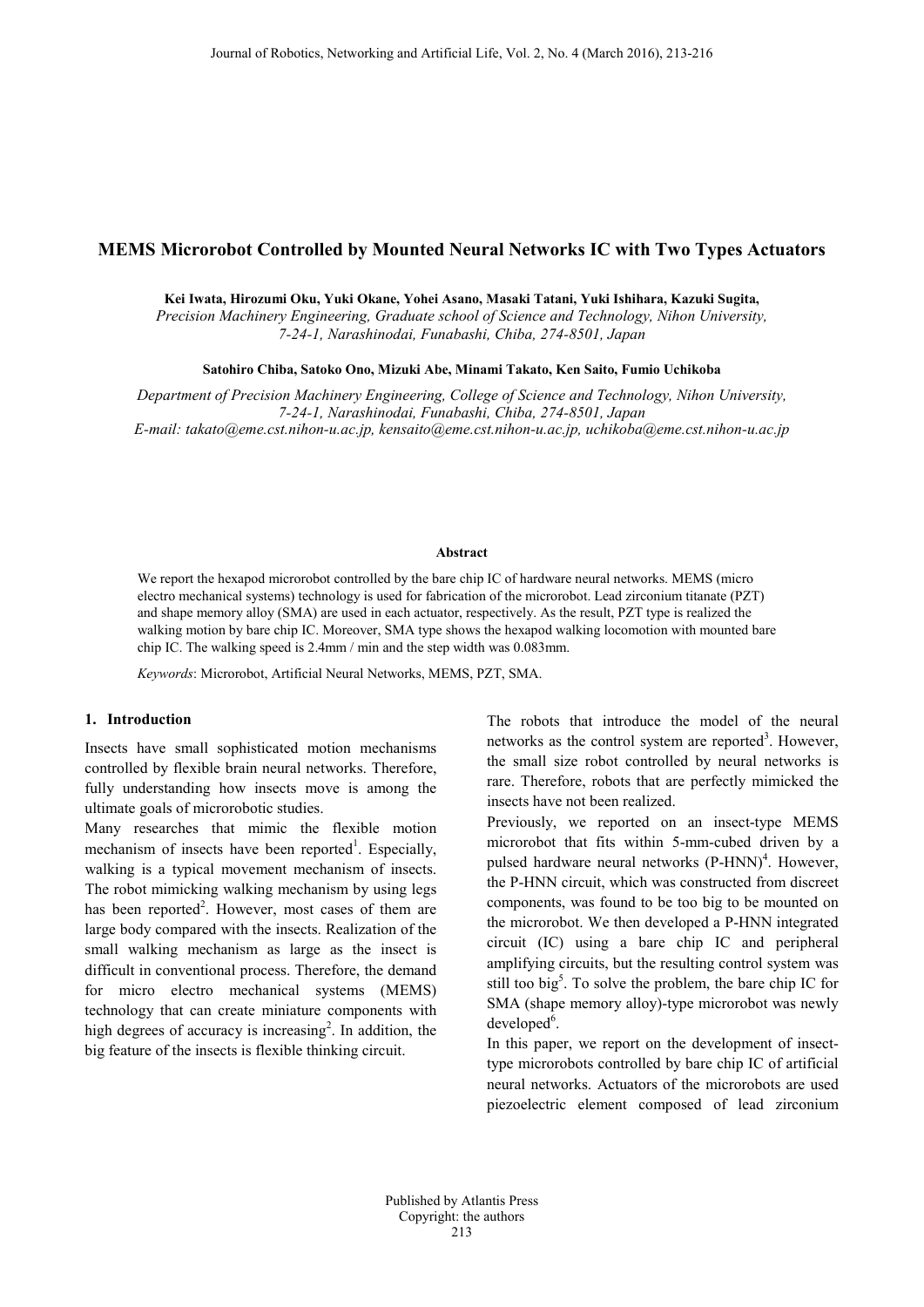### *K. Iwata et al.*

titanate (PZT) and artificial muscle wires composed of shape memory alloy. The bare chip ICs for each type of microrobot were newly developed.

## **2. Mechanism**

Insect-type microrobot has hexapod legs like insects and falls within 5-mm-cubic. The designs of the two-type microrobot are shown in figure 1. The components of the microrobot are the frame, rotary actuator, and the link mechanisms. PZT and SMA are easy to downsize because the material itself has the function of the actuator. Almost all of the component are fabricated from silicon wafer using MEMS machining technology.



### **2.1.** *PZT-type microrobot*

The PZT distorts by applying a voltage. In this study, a multilayer piezoelectric element composed of PZT is used for low voltage driving. The PZT has advantage of low electricity consumption and fast response time. However, it is difficult to use PZT as direct driven actuator because of small displacement. Therefore, the impact mechanism is adopted for the actuator of the microrobot. The design of the PZT-type actuator, which has side, end, and height dimensions of 1.0, 4.4, and 3.2 mm, respectively, is shown in figure 2. The displacements of a multilayer piezoelectric element are 110nm at applied 6V. The impact head is attached to the PZT and adjusted to contact to the impact head. The PZT impacts the rotor to generate rotary motion.



Fig. 2. Mechanism of the PZT-type rotary actuator.

### **2.2.** *SMA-type microrobot*

SMA which shrinks at high temperatures and expands at low temperatures is used for the rotary actuator. The SMA displacement can be changed by applying electrical energy to create heat. We used 0.05 mm diameter wire to create the SMA with a coil diameter of 0.2 mm. A standard drive current from 50 to 120 mA was used, and a maximum displacement of 50 % of the original length was achieved. Figure 3 shows the design of SMA-type rotary actuator.



Fig. 3. Mechanism of the SMA-type actuator.

Four SMAs and a ground (GND) wire are connected to the rotor. Rotational motion of the actuator is generated by passing an electric current through the SMA in rotation.

### **2.3.** *Walking mechanism*

Insects perform a stable hexapod walking by grounding the three legs. In this paper, link mechanisms are adopted for realizing hexapod walking like insects. Rotary motion of the actuator is converted into walking motion by link mechanisms via a shaft shown in figure 4. The locomotion pattern uses a 180° phase shift on each side.



Fig. 4. Walking mechanism of the microrobot.

### **3. Control system**

Insects function by using the neural networks in their own brains. In this study, we mimic those neural circuits using an analog system that allows the microrobot to function in an insect-like manner.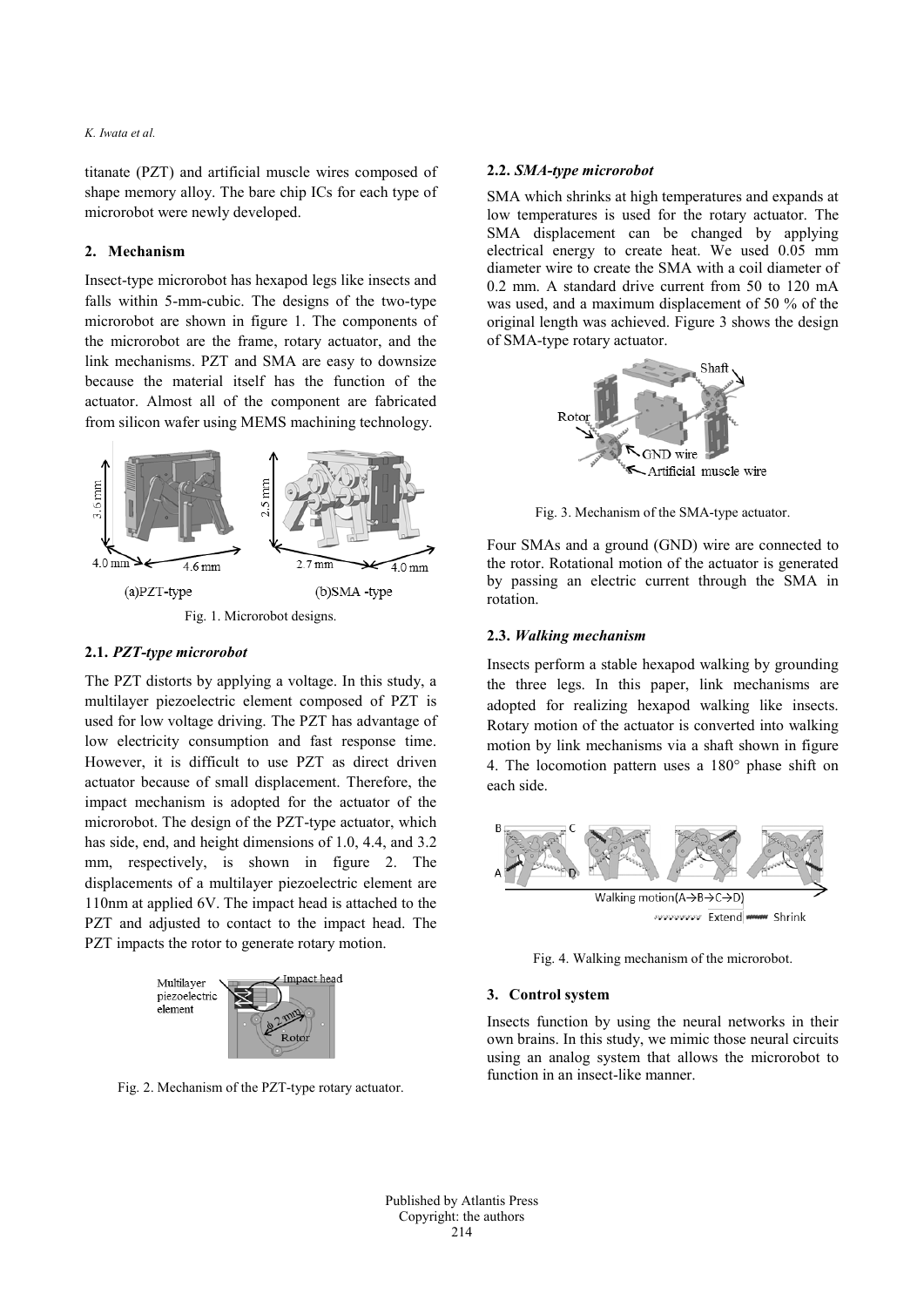### *3.1 Cell body model*

The PZT-type microrobot is controlled by the cell body model shown in figure 5. The cell body model has refractory period, analog characteristic of the output pulse and time varying negative resistance characteristic. Driving frequencies of the PZT-type microrobot is 25 kHz. The amplifier circuit is added to obtain the output voltage 20V.



Fig. 5. Cell body model circuit diagram.

### *3.2 CPG model*

It is well known that locomotion rhythms of living organisms are generated by central pattern generator (CPG). The SMA-type microrobot is controlled by the CPG model. CPG model can be formed by inhibitory synaptic connection of four neurons shown in Figure 6.



Fig. 6. Artificial neuron circuit connection diagram.

Figure 7 shows the circuit diagram of the neuron composed the cell body model and inhibitory synaptic The inhibitory synaptic model has spatiotemporal summation characteristics similar to living organisms. This sums the pulse waveforms outputted by other bonded cell body models.



Fig. 7. Circuit diagram of the neuron.

#### **4. Results**

The bare chip IC of the neural networks made it possible for the control system to be mounted on the microrobot. Figure 8 shows the fabricated microrobot mounted the bare chip IC. The side, the end, and height dimensions of the fabricated PZT-type microrobot were 4.0, 4.6, and 3.6 mm, respectively. The weight of the robot was 0.04 g. The length and the width dimensions of the control circuit were 2.0, 3.0mm, respectively. The side, the end, and height dimensions of the SMA-type microrobot were 4.0, 2.7, and 2.5 mm, respectively. The weight of the robot was 0.02 g. The length, width, and weight of the control circuit were 4.0mm, 4.0mm, and 0.059g, respectively.



Fig. 8. Fabricated microrobot mounted control system. (a) PZT-type (b) SMA-type.

PZT-type microrobot could generate the walking motion by the bare chip IC. However, the robot could not achieve locomotion by itself. Because, the bare chip IC is insufficient of the output voltage for moving legs. However, the bare chip IC for the PZT-type microrobot could drive the rotary actuator. Figure 9 shows the rotary motion of 1 s intervals.